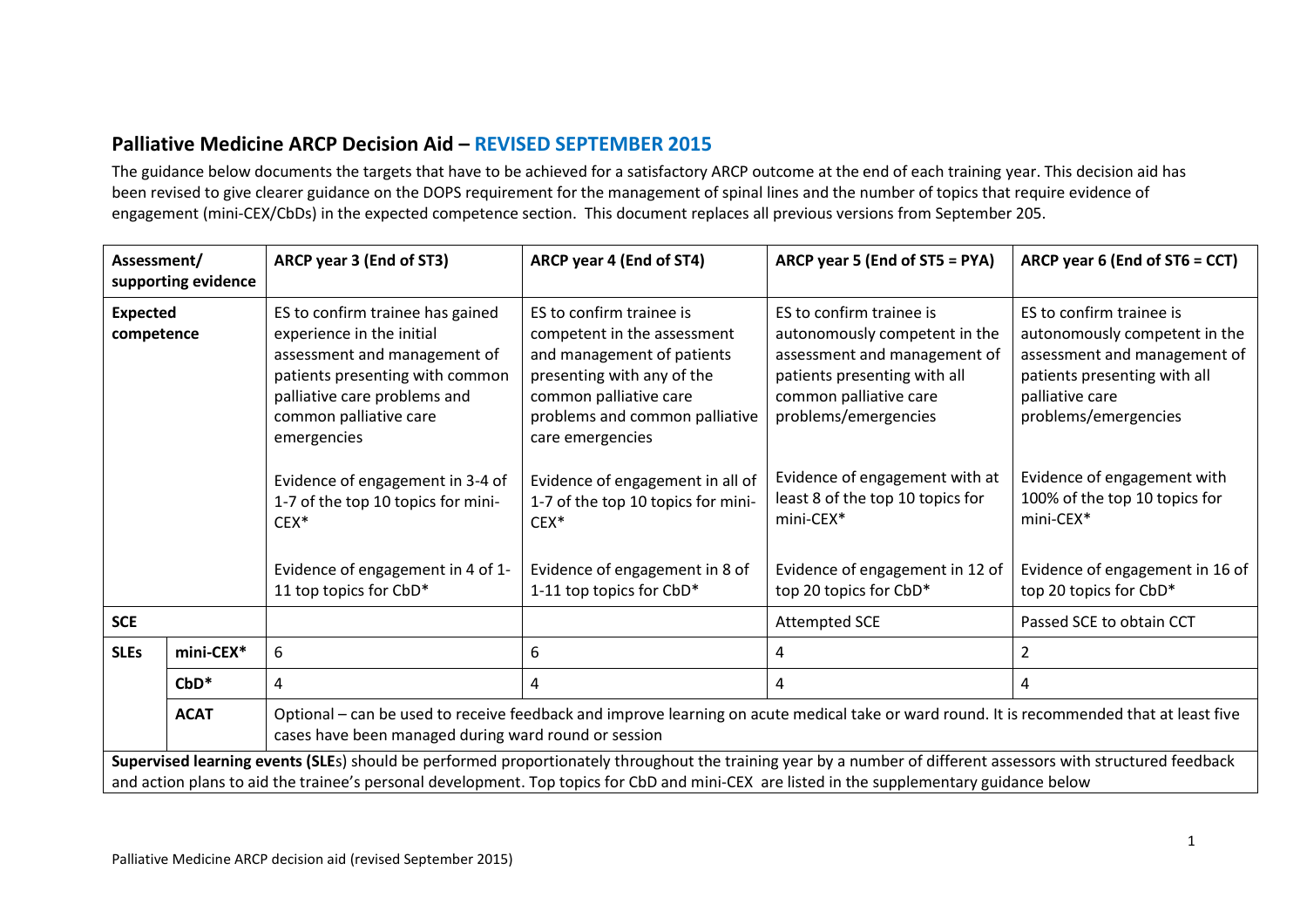| Assessment/<br>supporting evidence         | ARCP year 3 (End of ST3)                                                                                                                                           | ARCP year 4 (End of ST4)                                                                                                                                                        | ARCP year 5 (End of ST5 = PYA)                                                                                                                                                                                                               | ARCP year 6 (End of ST6 = CCT)                                                                                                                                                                                                                                                                           |
|--------------------------------------------|--------------------------------------------------------------------------------------------------------------------------------------------------------------------|---------------------------------------------------------------------------------------------------------------------------------------------------------------------------------|----------------------------------------------------------------------------------------------------------------------------------------------------------------------------------------------------------------------------------------------|----------------------------------------------------------------------------------------------------------------------------------------------------------------------------------------------------------------------------------------------------------------------------------------------------------|
| <b>MSF</b>                                 | 1 satisfactory                                                                                                                                                     | 1 satisfactory                                                                                                                                                                  | 1 satisfactory                                                                                                                                                                                                                               | 1 satisfactory                                                                                                                                                                                                                                                                                           |
| DOPS*                                      | Minimum <sub>2</sub>                                                                                                                                               | Minimum <sub>2</sub>                                                                                                                                                            | Minimum <sub>2</sub>                                                                                                                                                                                                                         | Minimum <sub>2</sub>                                                                                                                                                                                                                                                                                     |
| <b>BLS</b>                                 | Must have valid BLS                                                                                                                                                | Must have valid BLS                                                                                                                                                             | Must have valid BLS                                                                                                                                                                                                                          | Must have valid BLS                                                                                                                                                                                                                                                                                      |
| <b>Audit Assessment</b><br>(AA)            | Evidence of participation in an<br>audit                                                                                                                           | Evidence of completion of an<br>audit with major involvement in<br>design, implementation, analysis<br>and presentation of results and<br>recommendations<br>1 audit assessment | Evidence of participation in<br>supervision of a second audit<br>with major involvement in<br>supervising a clinician in the<br>design, implementation, analysis<br>and presentation of results and<br>recommendations                       | Evidence of satisfactory<br>completion of portfolio/record<br>of audit involvement,<br>1 audit assessment                                                                                                                                                                                                |
| <b>Teaching</b><br><b>Observation (TO)</b> | Evidence of participation in<br>teaching of medical students,<br>junior doctors and other AHPs<br>1 teaching observation                                           | Evidence of participation in<br>teaching of medical students,<br>junior doctors and other AHPs<br>1 teaching observation                                                        | Evidence of participation in<br>teaching with results of<br>students' evaluation of teaching.<br>Evidence of understanding of<br>the principles of adult education<br>1 teaching observation                                                 | Portfolio evidence of ongoing<br>evaluated participation in<br>teaching. Evidence of<br>implementation of the principles<br>of adult education<br>1 teaching observation                                                                                                                                 |
| <b>Research</b>                            | Evidence of critical thinking<br>Evidence of satisfactory<br>around relevant clinical questions<br>preparation for a project based<br>on sound research principles |                                                                                                                                                                                 | Evidence of developing research<br>awareness and competence.<br>Evidence might include<br>participation in research studies,<br>critical reviews, presentation at<br>relevant research meetings or<br>participation in (assessed)<br>courses | Satisfactory academic portfolio /<br>record with evidence of research<br>awareness and competence.<br>Evidence might include a<br>completed research study /<br>guideline / protocol with<br>presentations/publication.<br>Research project educational<br>supervisor report satisfactorily<br>completed |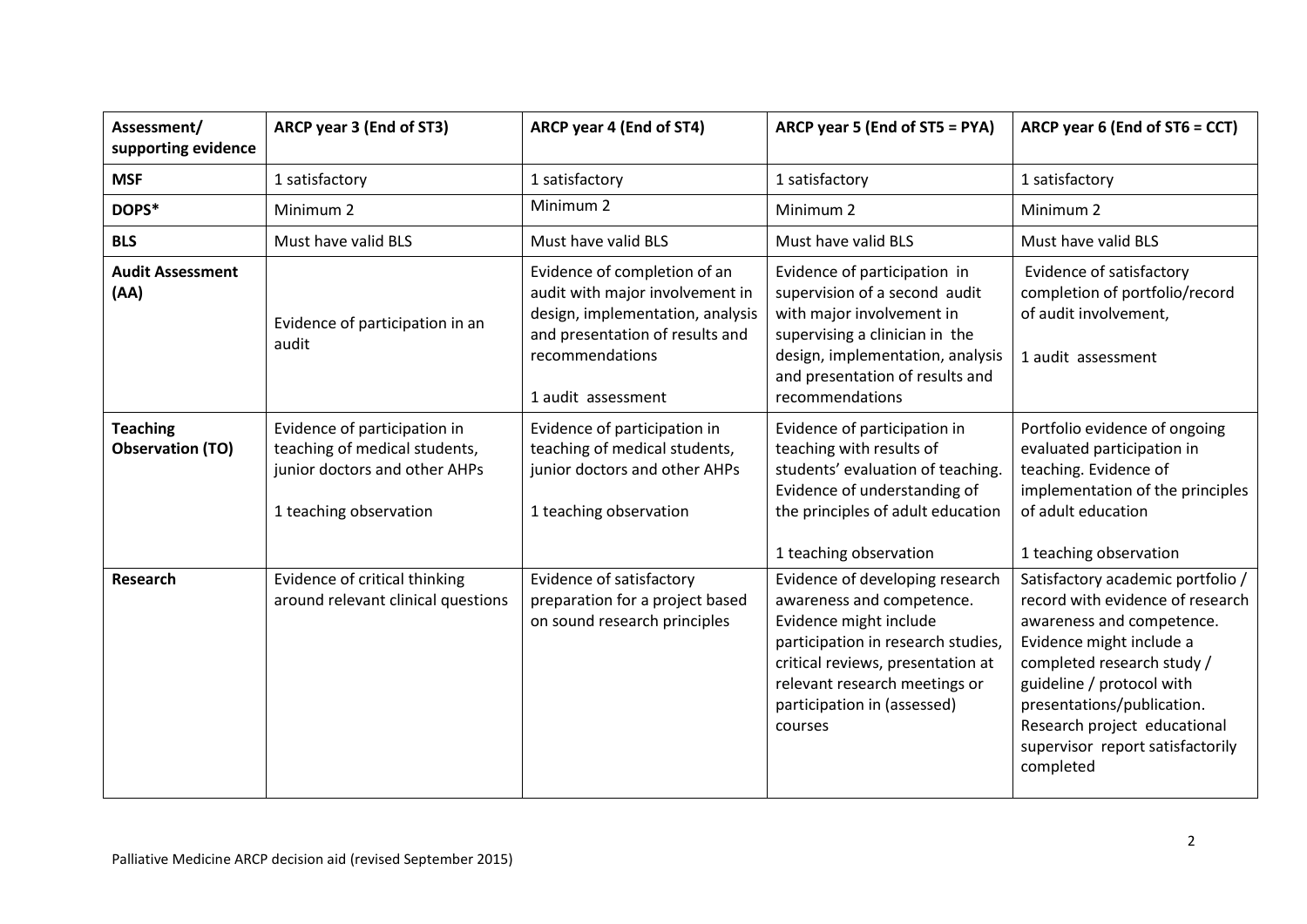| Assessment/<br>supporting evidence                                                                                                                                                                                                                                                                                      | ARCP year 3 (End of ST3)                                                                                                                                                                                                                       | ARCP year 4 (End of ST4)                                                                                                                                                                                                                                               | ARCP year 5 (End of ST5 = PYA)                                                                                                                                                                                                                                                                                                | ARCP year 6 (End of ST6 = CCT)                                                                                                                                                                                                                                                                 |  |  |
|-------------------------------------------------------------------------------------------------------------------------------------------------------------------------------------------------------------------------------------------------------------------------------------------------------------------------|------------------------------------------------------------------------------------------------------------------------------------------------------------------------------------------------------------------------------------------------|------------------------------------------------------------------------------------------------------------------------------------------------------------------------------------------------------------------------------------------------------------------------|-------------------------------------------------------------------------------------------------------------------------------------------------------------------------------------------------------------------------------------------------------------------------------------------------------------------------------|------------------------------------------------------------------------------------------------------------------------------------------------------------------------------------------------------------------------------------------------------------------------------------------------|--|--|
| Management                                                                                                                                                                                                                                                                                                              | Evidence of participation in and<br>awareness of some aspect of<br>management $-$ e.g. responsibility<br>for organising on call rotas,<br>organise and manage own<br>workload effectively and flexibly,<br>supervision of junior medical staff | Evidence of participation in and<br>awareness of some aspect of<br>management - examples might<br>include preparing rotas;<br>delegating; organising and<br>leading teams. Organising<br>teaching sessions or journal<br>clubs<br>Evidence of leading MDT<br>meetings. | Evidence of awareness of<br>managerial structures and<br>functions within the NHS. Such<br>evidence might include<br>attendance at relevant courses,<br>participation in relevant local<br>management meetings with<br>defined responsibilities.<br>Evidence of leading MDT,<br>involvement in induction of<br>junior doctors | Evidence of understanding of<br>managerial structures e.g. by<br>reflective portfolio entries<br>around relevant NHS and<br>voluntary sector management<br>activities.<br>Evidence of contribution to<br>senior management meetings,<br>recruitment process, handling of<br>critical incidents |  |  |
| <b>Record of Reflective</b><br>2 satisfactorily completed RRPs<br>Practice (RRP)                                                                                                                                                                                                                                        |                                                                                                                                                                                                                                                | 2 satisfactorily completed RRPs                                                                                                                                                                                                                                        | 2 satisfactorily completed RRPs                                                                                                                                                                                                                                                                                               | 2 satisfactorily completed RRPs                                                                                                                                                                                                                                                                |  |  |
| <b>Educational</b><br>supervisor's report                                                                                                                                                                                                                                                                               | Satisfactory - to include summary<br>of MCR and any actions resulting                                                                                                                                                                          | Satisfactory - to include<br>summary of MCR and any<br>actions resulting                                                                                                                                                                                               | Satisfactory - to include<br>summary of MCR and any<br>actions resulting                                                                                                                                                                                                                                                      | Satisfactory - to include<br>summary of MCR and any<br>actions resulting                                                                                                                                                                                                                       |  |  |
| <b>Multiple Consultant</b><br>Report                                                                                                                                                                                                                                                                                    | $\overline{2}$                                                                                                                                                                                                                                 | 2                                                                                                                                                                                                                                                                      | $\overline{2}$                                                                                                                                                                                                                                                                                                                | 2                                                                                                                                                                                                                                                                                              |  |  |
| Events giving concern: The following events occurring at any time may trigger review of trainee's progress and possible remedial training: issues of professional<br>behaviour; poor performance in work-place based assessments; poor MSF performance; issues arising from supervisor report; issues of patient safety |                                                                                                                                                                                                                                                |                                                                                                                                                                                                                                                                        |                                                                                                                                                                                                                                                                                                                               |                                                                                                                                                                                                                                                                                                |  |  |

### *\*See supplementary guidance below*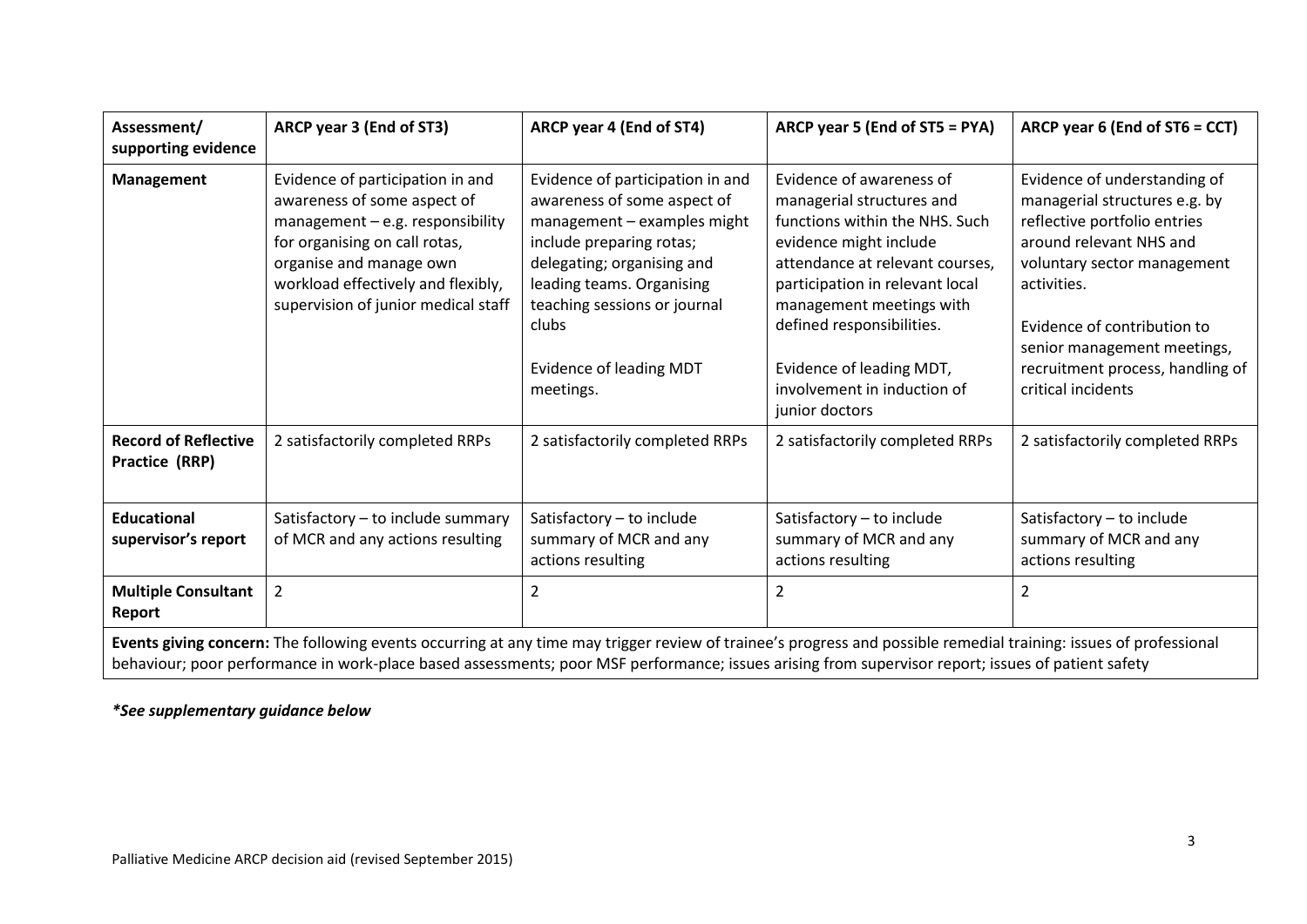## **Supplementary guidance for Palliative Medicine ARCP decision aid – September 2015**

**Top 10 topics for mini-CEX** [with references to curriculum topics]:

- 1. Communication with patients and families [3.1, 3.2, 3.3, 3.4]
- 2. Clinical evaluation/examination for symptom management [2.2, 2.3, 2.4, 2.6, 2.7, 2.8, 2.9, 2.10, 2.11, 2.12, 2.13]
- 3. Clinical evaluation of concurrent clinical problems [2.5]
- 4. Clinical evaluation of emergencies [2.14]
- 5. Managing family conflict in relation to unrealistic goals [2.20]
- 6. Assessing the dying patient [2.22]
- 7. Clinical evaluation and ongoing care of the dying patient [2.22]
- 8. Prescribing in organ failure [2.18]
- 9. Evaluation of psychological response of patient & relatives and to illness [4.1, 4.2, 4.3]
- 10. Evaluating spiritual and religious needs [6.2]

#### **Top 20 topics for CbD** [with references to curriculum topics]:

- 1. Communication with colleagues and between services [1.3, 1.4]
- 2. Recognition, assessment and management of critical change in patient pathway [2.4]
- 3. Shared care in different settings [2.4]
- 4. Management of concurrent clinical problems [2.5]
- 5. Management of symptoms/clinical problems (including intractable symptoms) [2.6, 2.7, 2.8, 2.9, 2.10, 2.11, 2.12, 2.13]
- 6. Symptoms as sensory, psychological and social experience for patients and impact on carers [2.6]
- 7. Therapeutic options & appropriate choice of treatment/non-treatment [2.6]
- 8. Opioid use (including opioid switching) [2.7]
- 9. Other interventions in pain management [2.7]
- 10. Management of emergencies [2.14]
- 11. Pharmacology/therapeutics [2.17, 2.18]
- 12. Psychosocial care [2.22, 4.1]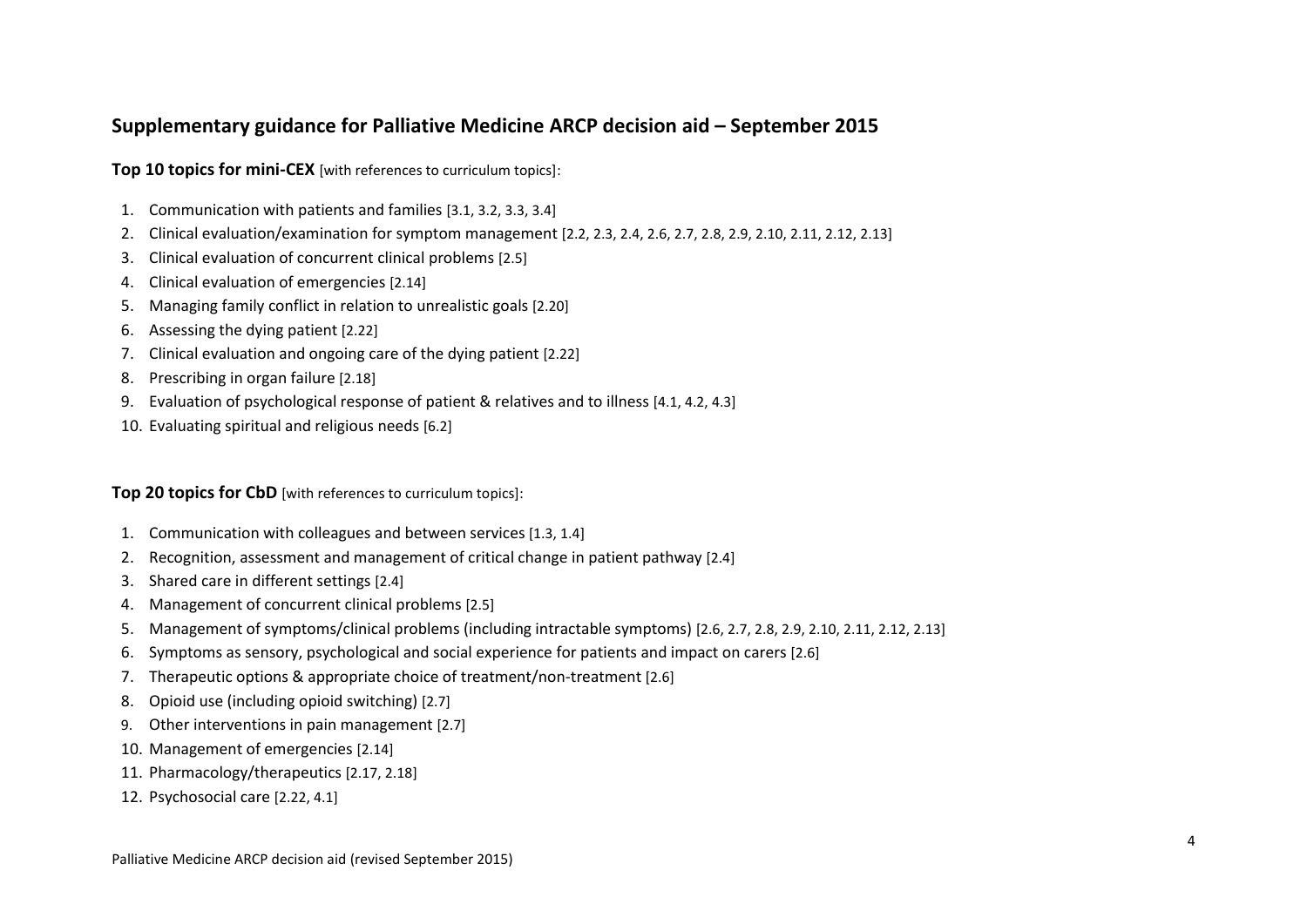- 13. Psychological responses of patients and carers to life-threatening illness and loss [4.2]
- 14. Self-awareness and insight [5.1]
- 15. Grief and bereavement [4.5]
- 16. Patient and family finances [4.6]
- 17. Culture, ethnicity, religion, spirituality [6.1, 6.2]
- 18. Ethics [7.1, 7.2]
- 19. Doctor/patient relationship [7.2, 8.1, 8.2, 8.3]
- 20. Teamwork & leadership [9.1, 12.2, 12.6]

#### **DOPS requirement**

Amendments made to the 2010 curriculum in 2013 include changes to the requirement for DOPS (please see appendix 1 for a summary of DOPS requirements for each curriculum). The principles behind the introduction of the new DOPS are that trainees should be able to manage patients with a tracheostomy, central line or NIV in a specialist palliative care setting. The guidelines in each area will be different and the trainees should be assessed according to the local guidelines and governance in place in their area. There are no specific forms for these DOPS and the generic forms on eportfolio can be used.

- **Management of spinal lines:** The management of spinal lines DOPS allows a trainee to be assessed on any one of a range of different systems in order to facilitate the acquisition of this practical experience. The assessor's role is to ensure that whatever system is in use locally, the trainee has a solid understanding both of the indications and background for use of intrathecal/epidural drug delivery systems in the immediate clinical setting. Assessors should also take the opportunity of the Spinal Line DOPS to explore the use of intrathecal/epidural drug delivery systems in palliative medicine overall. This is particularly relevant if the only opportunity for the trainee to achieve these DOPs is in a non-palliative care setting. Examples of relevant opportunities include, but are not limited to:
	- o Fully implanted ITDD systems- implanted pump refill, implanted pump bolus injection, implanted pump CSF sampling, implanted pump programme change
	- o External epidural/Intrathecal drug delivery systems- external pump refill, external pump line change, external pump filter change, external pump bolus injection, external pump programme change , external pump CSF sampling
- **Management of a tracheostomy**: The rationale behind this is that a trainee would be able to look after a patient with a tracheostomy in situ in a specialist palliative care setting. Trainees should therefore be able to manage common complications e.g. secretions and a simple tracheostomy change.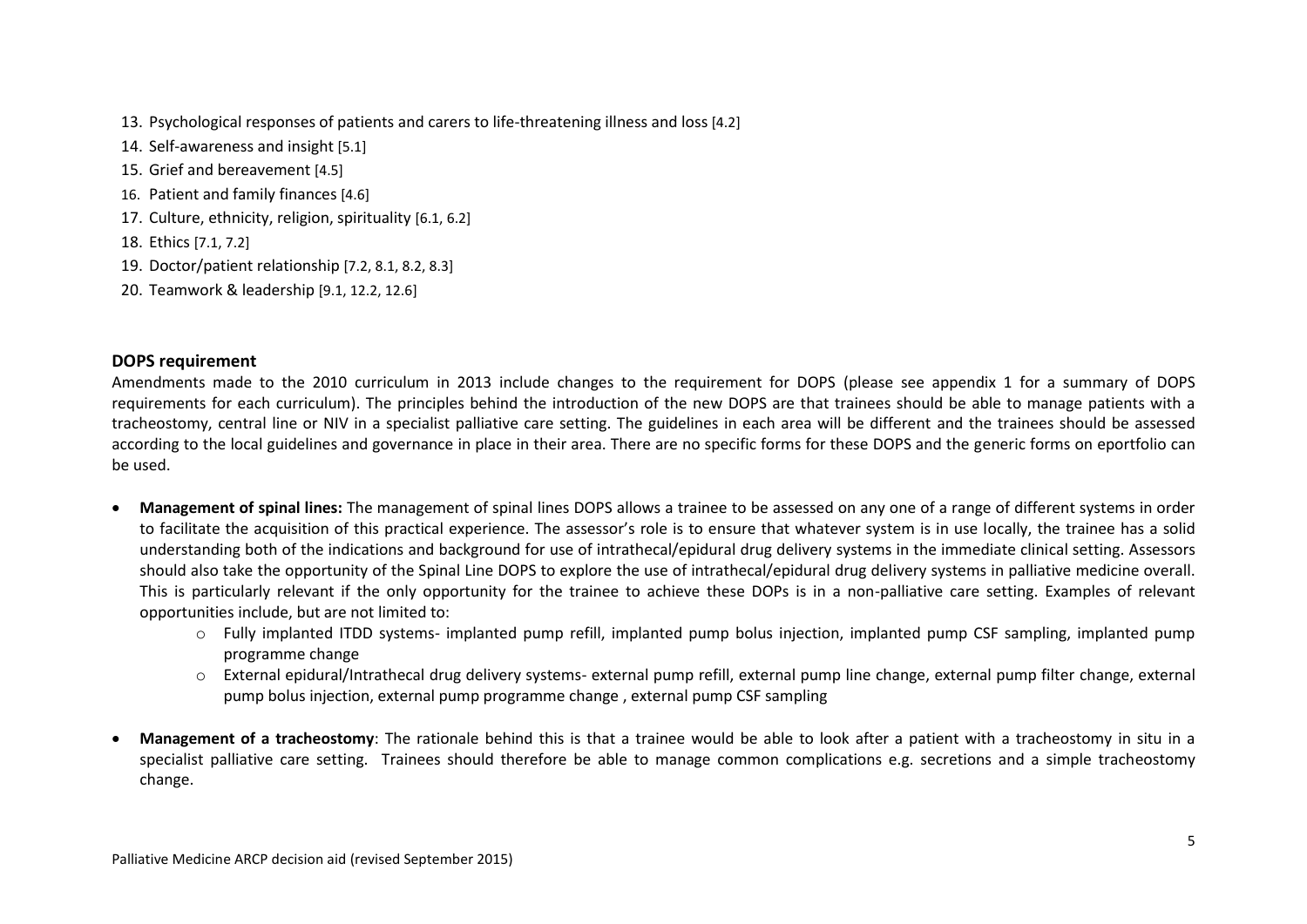- **Care of peripherally inserted central catheters and Hickman lines:** The trainee in palliative medicine should be able to manage patients with a PICC or Hickman line in situ in a specialist palliative care setting. Trainees should be able to maintain the patency of these lines and to use the lines appropriately as required and in accordance with local policies.
- **Management of non-invasive ventilation:** The palliative medicine trainee would be expected to manage a patient who required non invasive ventilation in a specialist palliative care setting. Trainees should be able to set up and check non-invasive ventilation on a patient who has already been established on NIV and work with local guidelines within the local governance framework covering these devices.

DOPS are separated into two categories of *routine* and *potentially life-threatening* procedures, with a clear differentiation of formative and summative sign off. Formative DOPS for routine and potentially life threatening procedures should be undertaken before doing a summative DOPS and can be undertake as many times as the trainee and their supervisor feel is necessary.

The following procedures are categorised as *routine* and require summative sign off on **one occasion with one assessor to confirm clinical independence.**  The relevant syllabus section is given in brackets for reference:

- **TENS application** [2.7]
- **Management of spinal lines** [2.7]
- **Passing the nasogastric tube**[2.8]
- **Management of tracheostomy**[2.9]
- **Management of non-invasive ventilation**[2.9]
- **•** Syringe driver set up [2.13]
- **Care of peripherally inserted central catheters and Hickman lines** [2.13]

The following procedure is potentially life threatening and therefore requires DOPS summative sign off on **two occasions with two different assessors (one assessor per occasion):**

**Paracentesis** [2.8]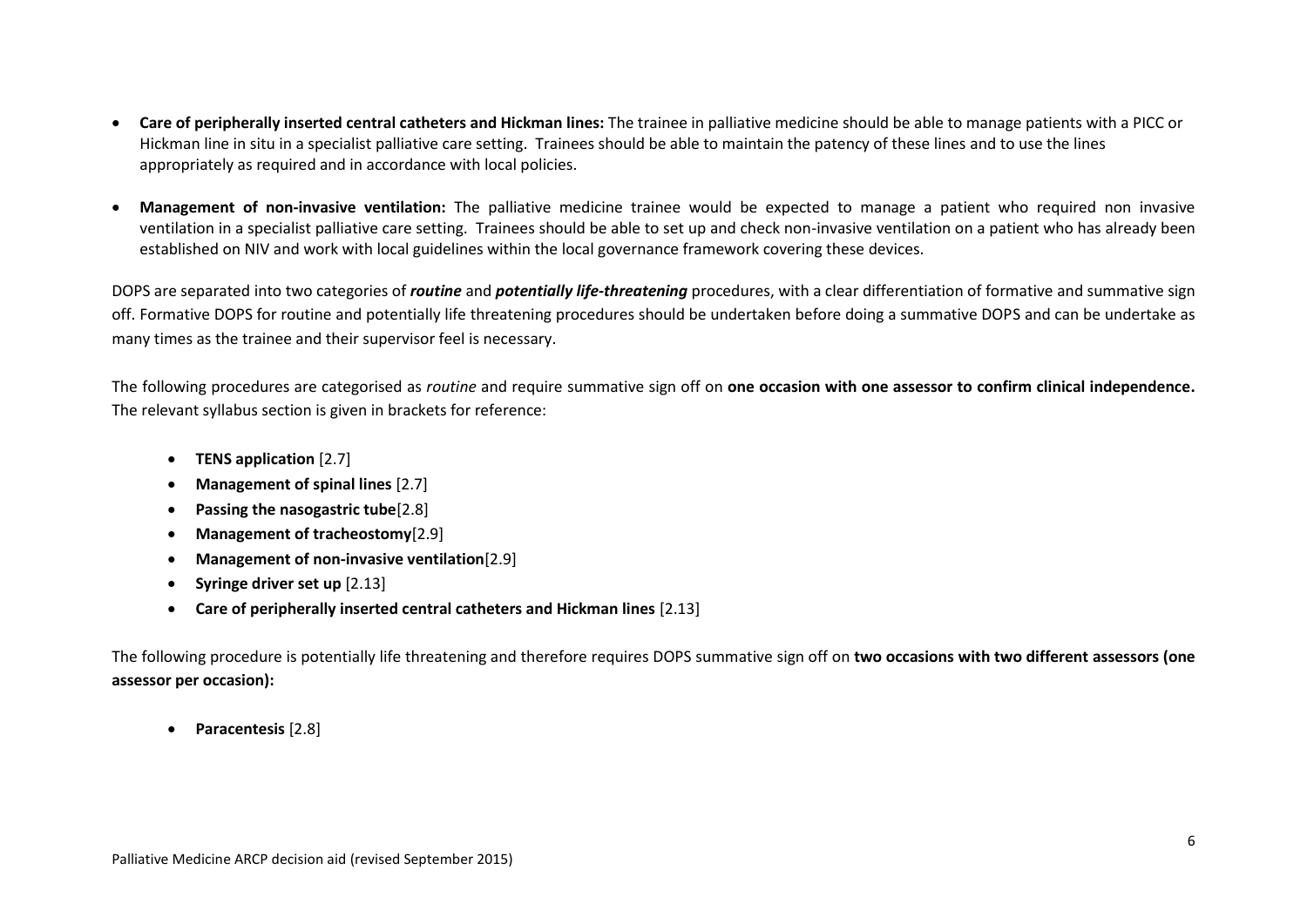# **Appendix 1: Summary of Changes to DOPS in Palliative Medicine**

|                                       | <b>List of Mandatory DOPS</b><br>(no of times during training) | Type of<br><b>Assessment form</b><br>to be used on<br><b>E-Portfolio</b> | Routine (R) or<br><b>Potentially Life</b><br><b>Threatening (PLT)</b><br>Procedure | <b>Number of</b><br><b>Assessors</b><br>Required | <b>Additional Comments</b>                                                                                                                                   |
|---------------------------------------|----------------------------------------------------------------|--------------------------------------------------------------------------|------------------------------------------------------------------------------------|--------------------------------------------------|--------------------------------------------------------------------------------------------------------------------------------------------------------------|
| 2010                                  | TENS application (1)                                           | Summative                                                                | $\mathsf{R}$                                                                       | $\mathbf{1}$                                     |                                                                                                                                                              |
| Curriculum<br>with 2013<br>amendments | Paracentesis (2)                                               | Summative                                                                | PLT                                                                                | $\overline{2}$                                   | Potentially life threatening procedure - requires summative<br>DOPS by two different assessors on two different occasions                                    |
|                                       | Syringe driver set up (1)                                      | Summative                                                                | $\mathsf{R}$                                                                       | $\mathbf{1}$                                     |                                                                                                                                                              |
|                                       | Passing a nasogastric tube (1)                                 | Summative                                                                | R                                                                                  | $\mathbf{1}$                                     |                                                                                                                                                              |
|                                       | Management of spinal lines (1)                                 | Summative                                                                | R                                                                                  | $\mathbf{1}$                                     |                                                                                                                                                              |
|                                       | Management of NIV (1)                                          | Summative                                                                | $\mathsf{R}$                                                                       | $\mathbf{1}$                                     |                                                                                                                                                              |
|                                       | Assessment of tracheostomy(1)                                  | Summative                                                                | R                                                                                  | $\mathbf{1}$                                     |                                                                                                                                                              |
|                                       | Care of PICC/Hickman lines (1)                                 | Summative                                                                | $\mathsf{R}$                                                                       | $\mathbf{1}$                                     |                                                                                                                                                              |
|                                       |                                                                |                                                                          |                                                                                    |                                                  |                                                                                                                                                              |
| 2010                                  | TENS application (1)                                           | Summative                                                                | $\mathsf{R}$                                                                       | $\mathbf{1}$                                     |                                                                                                                                                              |
| <b>Curriculum</b>                     | Paracentesis (4)                                               | Summative                                                                | PLT                                                                                | $\overline{2}$                                   | There is no requirement to increase the number of DOPS to<br>above four times during training. Will need two different<br>assessors over course of training. |
|                                       | Pleural aspiration (2)                                         | Summative                                                                | PLT                                                                                | $\overline{2}$                                   | Two different assessors                                                                                                                                      |
|                                       | Male urethral catheterisation (1)                              | Summative                                                                | R                                                                                  | $\mathbf{1}$                                     |                                                                                                                                                              |
|                                       | Female catheterisation (1)                                     | Summative                                                                | $\mathsf{R}$                                                                       | $\mathbf{1}$                                     |                                                                                                                                                              |
|                                       | Syringe driver set up (4)                                      | Summative                                                                | PLT                                                                                | $\overline{2}$                                   | There is no requirement to increase the number of DOPS to<br>above four times during training. Will need two different<br>assessors over course of training  |
|                                       | Nebuliser set up (1)                                           | Summative                                                                | $\mathsf{R}$                                                                       | $\mathbf{1}$                                     |                                                                                                                                                              |
|                                       | Passing a nasogastric tube (1)                                 | Summative                                                                | R                                                                                  | $\mathbf{1}$                                     |                                                                                                                                                              |
|                                       | Death certification and cremation form<br>procedure (1)        | Summative                                                                | R                                                                                  | $\mathbf{1}$                                     |                                                                                                                                                              |